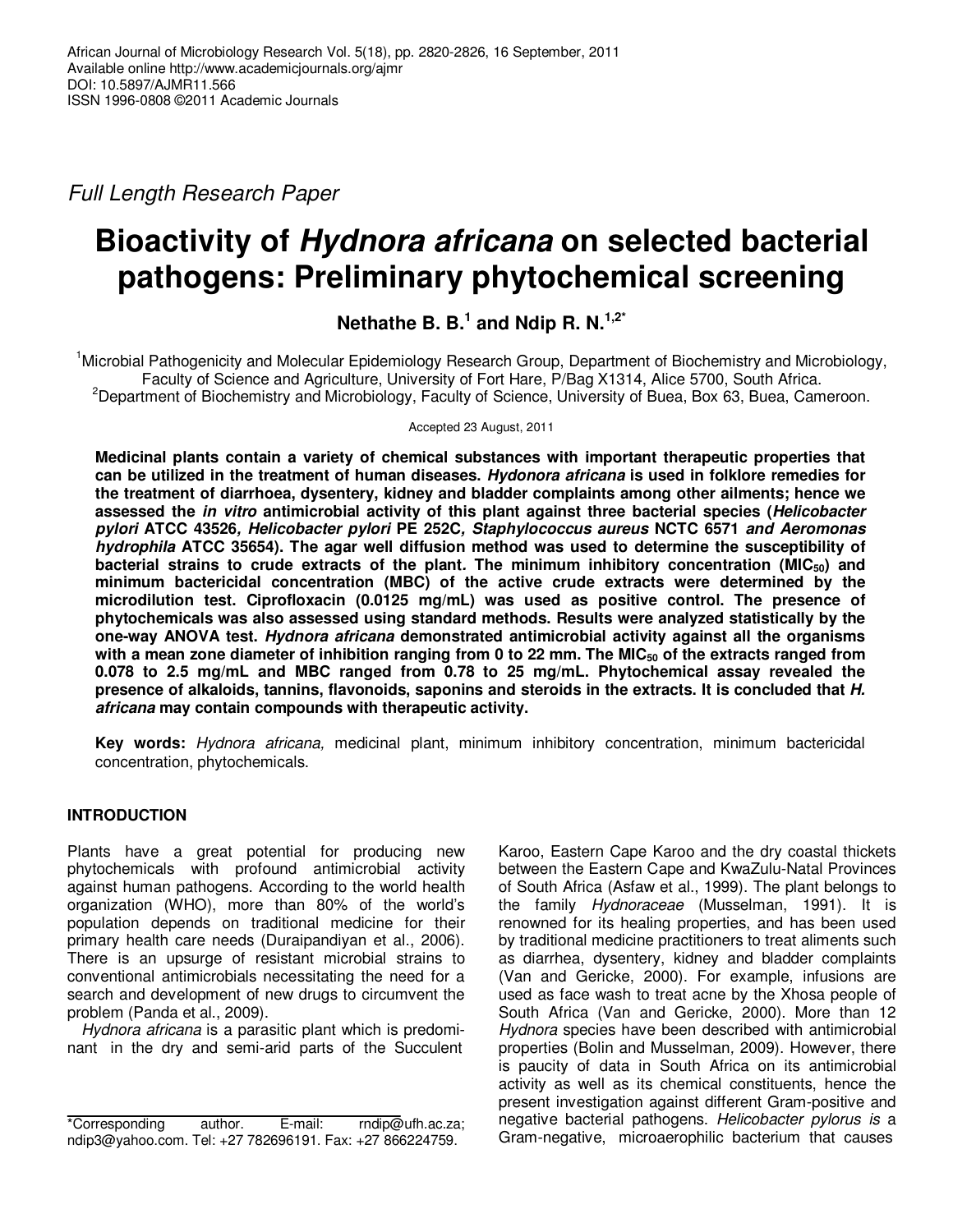duodenal ulceration, chronic gastritis and gastric cancer. (Ndip et al., 2008). An increasing number of infected individuals are found to harbour antibiotic-resistant strains (Ndip et al., 2008; Tanih et al., 2010). The emerging resistance to antibiotics, especially metronidazole and amoxicillin limits their use in the treatment of infections (Smith et al., 2001; Tanih et al., 2010). Aeromonas hydrophila is a heterotrophic, Gram-negative, rod shaped bacterium, mainly found in areas with a warm climate. This bacterium can also be found in fresh, salt, marine, estuarine, chlorinated, and un-chlorinated water (Villari et al., 2003). It causes gastroenteritis, cellulitis, myonecrosis and eczema. Its increasing resistance to agents such as chloramphenicol, florenicol, tetracycline, sulfonamide, nitrofuran derivatives, and ciprofloxacin used to eliminate and control impending infection requires attention (Wang et al., 2011). Staphylococcus aureus is a facultative anaerobic, Gram-positive coccus and the most common cause of staphylococcal infections (Cosgrove et al., 2009). It causes a range of illnesses from minor skin infections, such as pimples, impetigo, boils, cellulitis, folliculitis, carbuncles, scalded skin syndrome and abscesses, to life-threatening diseases such as pneumonia, meningitis, osteomyelitis, endocarditis, toxic shock syndrome, bacteremia and sepsis (Kluytmans et al., 1997). The treatment of choice for S. aureus infection is penicillin; but in most countries, penicillin-resistance as well as MRSA is extremely common (Neely and Maley, 2000; Nkwelang et al., 2009). This study therefore documents the antimicrobial activity of H. africana against the selected bacterial pathogens, and a preliminary assessment of the possible phytochemicals responsible for its action.

## **MATERIALS AND METHODS**

#### **Bacterial strains**

The following standard strains of bacteria Aeromonas hydrophila ATCC 35654, S. aureus NCTC 6571, Helicobacter pylori ATCC 43526 and a local metronidazole-resistant strain of H. pylori PE 252C isolated in our laboratory (Tanih et al., 2010) were used. Cultures of the other organisms were resuscitated and maintained on nutrient agar slants at 4°C (Cheesbrough, 1982; Cowan and Steel, 2004), while H. pylori was suspended in 20% glycerol and stored at -80°C until used.

#### **Preparation of plant extracts**

Hydnora africana was selected based on ethnobotanical information and preliminary data obtained in our laboratory. It was identified in collaboration with botanists at the University of Venda, Limpopo Province, South Africa where voucher specimens (BP04) have been deposited.

The method described by Ndip et al. (2008) to prepare extracts was employed with modifications. The plant was harvested, air dried for 2 weeks and ground to fine powder using a blender (ATO MSE mix, 702732, England). Organic solvents including methanol, ethanol, acetone, ethyl acetate (100%) and water were used for extraction. Briefly, the dried plant material (2.8 kg) was macerated

in five fold excess of the solvent in extraction pots such that the level of the solvents was above that of the plant material. The slurry was put in a shaker incubator (Edison, N.J., USA) regulated at room temperature (RT) for 48 h then centrifuged at 300 rpm for 5 min (Model TJ-6 Beckman, USA) and filtered using filter papers of pore size 60<sup>A</sup>. The process was repeated twice for a total of three extractions (Okeleye et al., 2010). The combined extracts was concentrated in a rotavapor (BUCHI R461, Switzerland) and transferred to labelled vials and allowed to stand at RT to permit evaporation of residual solvents. A 3 gram sample of each plant extract was used for the preliminary bioassay, and 3 g kept in the extract bank for subsequent use. Stock solutions were prepared by dissolving the extracts in 10% Dimethyl Sulphoxide (DMSO).

#### **Antibacterial susceptibility test**

The agar well diffusion technique was employed as previously described by Dastouri et al. (2008). For H. pylori, Columbia base agar was prepared following the manufacturer's instructions, supplemented with 7% defibrinated horse blood and Skirrow's supplement (Oxoid, UK) while for A. Hydrophila and S. aureus, Muller-Hilton agar (Oxoid, UK) was prepared following the manufacturer`s instructions. A 0.5 McFarland standard was prepared by the method of Koneman et al. (1992), and 5 mL put into a sterile test tube. An inoculum of each microorganism was prepared from subcultures of the bacterial suspension and estimated to contain  $10<sup>8</sup>$  colony forming units. Four to five colonies of the same morphological type were picked, emulsified in 0.9% physiological saline and used to evenly inoculate specific agar plates depending on the microorganisms. Wells were cut in each agar plate with a 6 mm cork borer. About 100 µL of the different concentrations (200, 100, 50 mg/mL) of the extract were put separately into each well, in each plate. Ciprofloxacin (0.0125 mg/mL) was used as a positive control. The plates were incubated at 37ºC for 24 h for A. hydrophila and S. aureus and 3 to 5 days for H. pylori under microaerophilic conditions (Anaerocutt, Baringstoke, England); the diameter of the zone of inhibition was measured and recorded in millimeters. The experiment was repeated 2 times for each strain.

#### **Determination of minimum inhibitory concentration (MIC50)**

 $MIC<sub>50</sub>$  determination was carried out by the microdilution test method in 96 well plates as earlier described (Banfi et al., 2003; Njume et al., 2010) with slight modifications. Briefly, Two-fold dilutions of the most potent extracts and antibiotic (ciprofloxacin) were prepared in the test wells in complete Brian Heart Infusion (BHI) broth (Oxoid, UK); the final extracts and antibiotic concentrations ranged from 0.0024 to 5 mg/mL. Twenty microlitres of each bacterial suspension was added to 180 µL of extract containing culture medium. Control wells were prepared with culture medium and bacterial suspension only. Also included was culture medium and extract only at different concentrations. An automatic ELISA micro plate reader (Model 680, Bio-Rad, Japan) adjusted to 620 nm was used to measure the absorbance of the plates before and after 24 h incubation. The absorbencies were compared to detect an increase or decrease in bacterial growth. The lowest concentration of the test extract resulting in inhibition of 50% of bacterial growth was recorded as the MIC.

#### **Determination of minimum bactericidal concentration (MBC)**

To determine the MBC, 0.2 mL of the contents of the MIC was serially diluted tenfold in 0.9% physiological saline (Ndip et al., 2007). A loop full was taken from each tube and inoculated onto BHI agar plates. The MBC was recorded as the lowest concen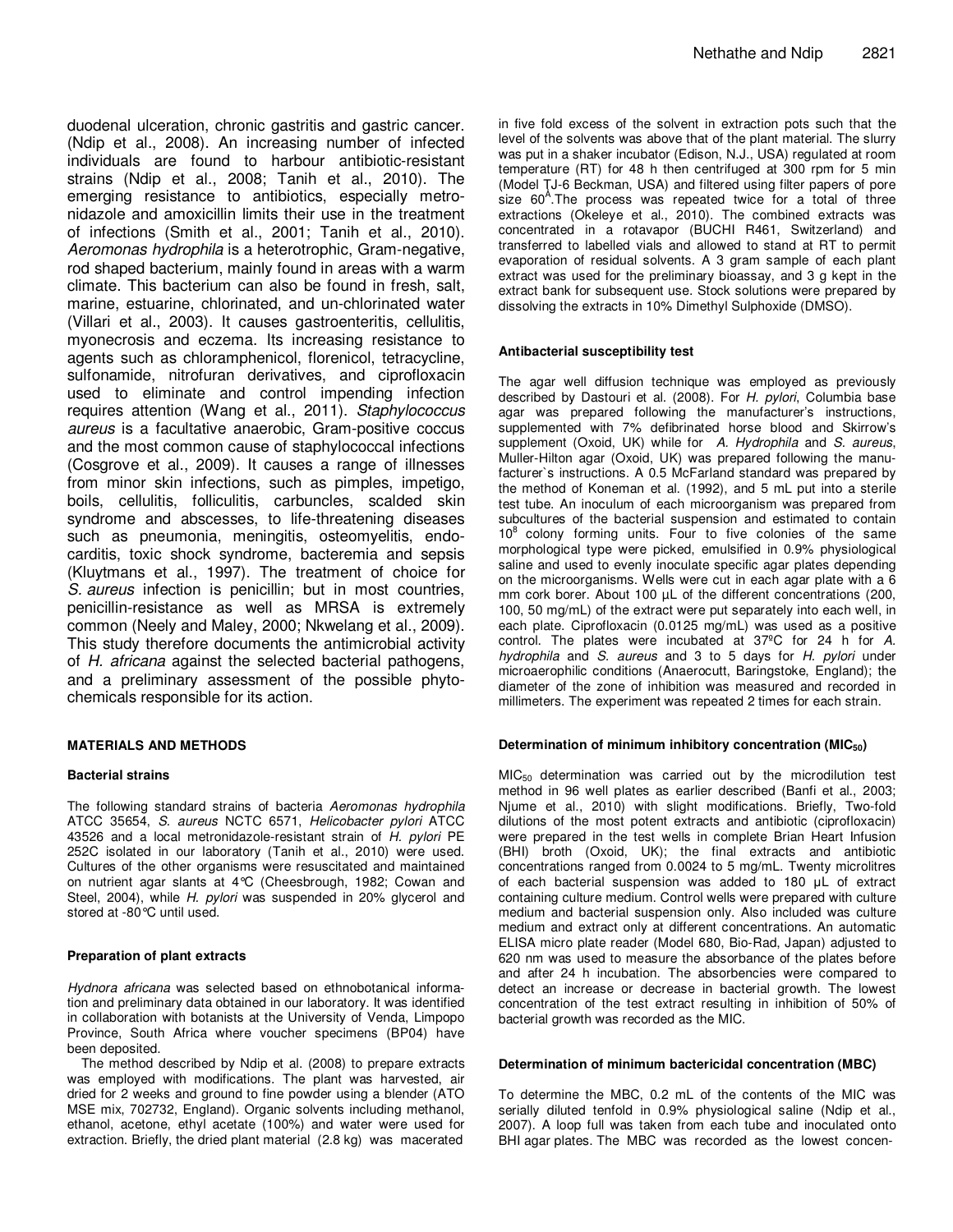tration of the extract that gave complete inhibition of colony formation of the test bacteria at the latter cultivation.

#### **Phytochemical screening of the extracts**

A small portion of the dry extract was subjected to phytochemical test using previously established methods (Akinpelu et al., 2009) to test for alkaloids, tannins, flavonoids, steroids and saponins.

#### **Test for alkaloids**

Exactly 0.5 g of the plant extract was dissolved in 5 mL of 1% HCl on steam bath. A millilitre of the filtrate was treated with drops of Dragendorff's reagent. Turbidity or precipitation was taken as indicative of the presence of alkaloids.

#### **Test for tannins**

About 1 g of the extract was dissolved in 20 mL of distilled water and filtered. Two to three drops of  $10\%$  FeCl<sub>3</sub> were added to 2 mL of the filtrate. The production of a blackish-blue or blackish-green colouration was indicative of tannins. To another 2 mL of the filtrate was added 1 mL of bromine water. A precipitate was taken as positive for tannins.

#### **Test for flavonoids**

A 0.2 g of the extract was dissolved in 2 mL of methanol and heated. A chip of magnesium metal was added to the mixture followed by the addition of a few drops of concentrated HCl. The occurrence of a red or orange colouration was an indication of the flavonoids.

#### **Test for saponins**

Two grams of the extract was boiled in 20 mL of distilled water in a water bath and filtered (Acrodisc syringe filter pall, USA). Aprroximately 10 mL of the filtrate was mixed with 5 mL of distilled water and shaken vigorously for a stable persistent froth. The frosting was mixed with 3 drops of olive oil and shaken vigorously, then observed for the formation of an emulsion.

#### **Test for steroids**

About 0.5 g of the extract was dissolved in 3 mL of CHCl $_3$  and filtered. Concentrated  $H_2SO_4$  was added to the filtrate to form a lower layer. A reddish brown colour was taken as positive for steroid ring.

## **Statistical analysis**

Analysis was performed using the SPSS Version 17.0 (Illinois USA, 2009). The one way ANOVA test was used to determine if there was any statistically significant difference in the zone diameters of inhibition of the different solvent extracts; the  $MIC_{50}$  of the extracts and the control antibiotic (ciproxacillin). P-values < 0.05 were considered significant.

## **RESULTS**

## **Extract yield**

Different solvents including ethyl acetate, acetone,

ethanol, methanol and water were used for extraction because the type of solvent used may have an effect on the nature of the compounds extracted, the quantity extracted and the resulting bioactivity of the extract. Water extracted the highest quantity followed by methanol, and ethyl acetate the least (Figure 1).

## **Antimicrobial susceptibility testing**

The extracts showed *in vitro* activity against the test bacterial pathogens with the exception of water. The mean zone diameter of inhibition ranged from 0 to 22 mm (Table 1). Acetone, methanol and ethyl acetate were the most active extracts for S. aureus, A. hydrophila with mean zone diameter of inhibition ranging from 13 to 22 mm, while for H. pylori, methanol and ethyl acetate extracts showed activity with mean zone diameter ranging from 14 to 21 mm. The most active crude extracts (methanol and ethyl acetate) against all test microorganisms were statistically significant ( $P < 0.05$ ) compared to all other extracts, but not to ciprofloxacilin (P > 0.05) the positive control, with mean zone diameter ranging from 14 to 17 mm. DMSO used as negative control, showed no activity. An inhibition zone of *≥* 12 mm was chosen as representative of bacterial susceptibility to the extracts. The breakpoint of ciprofloxacin (0.05 mg/mL) was taken at 21 mm (CLSI, 2008).

## **MIC and MBC determination**

The active extracts were further assayed to determine their  $MIC<sub>50</sub>$  and MBC against the bacterial pathogens. Although only methanol and ethyl acetate extracts showed activity against H. pylori; methanol, acetone, ethanol and ethyl acetate extracts were active against S. aureus and A. hydrophila. Subsequently methanol and ethyl acetate extracts were used for the determination of  $MIC<sub>50</sub>$  and MBC for H. pylori (ATCC 43526 and PE 252C) and methanol, acetone, ethanol and ethyl acetate extracts were used to determine MIC $_{50}$  and MBC for S. aureus and A. hydrophila. The MIC $_{50}$  and MBC ranged from 0.078 to 2.5 mg/mL and 0.78 to 25 mg/mL, respectively for all studied microorganisms (Tables 2 and 3), while for ciprofloxacin it ranged from 0.0098 to 0.078 mg/mL and 0.78 to 0.098 mg/mL, respectively.

The Gram positive bacterium (S. aureus) was most susceptible to H. africana compared to the Gram negative bacteria (A. hydrophila and H. pylori). However, there was no statistically significant difference  $(P > 0.05)$ between the  $MIC_{50}$  and MBC of the different solvents against Gram negative and Gram positive organisms.

## **Phytochemical analysis**

| Phytochemical analysis of the four extracts is |  |  |  |
|------------------------------------------------|--|--|--|
|                                                |  |  |  |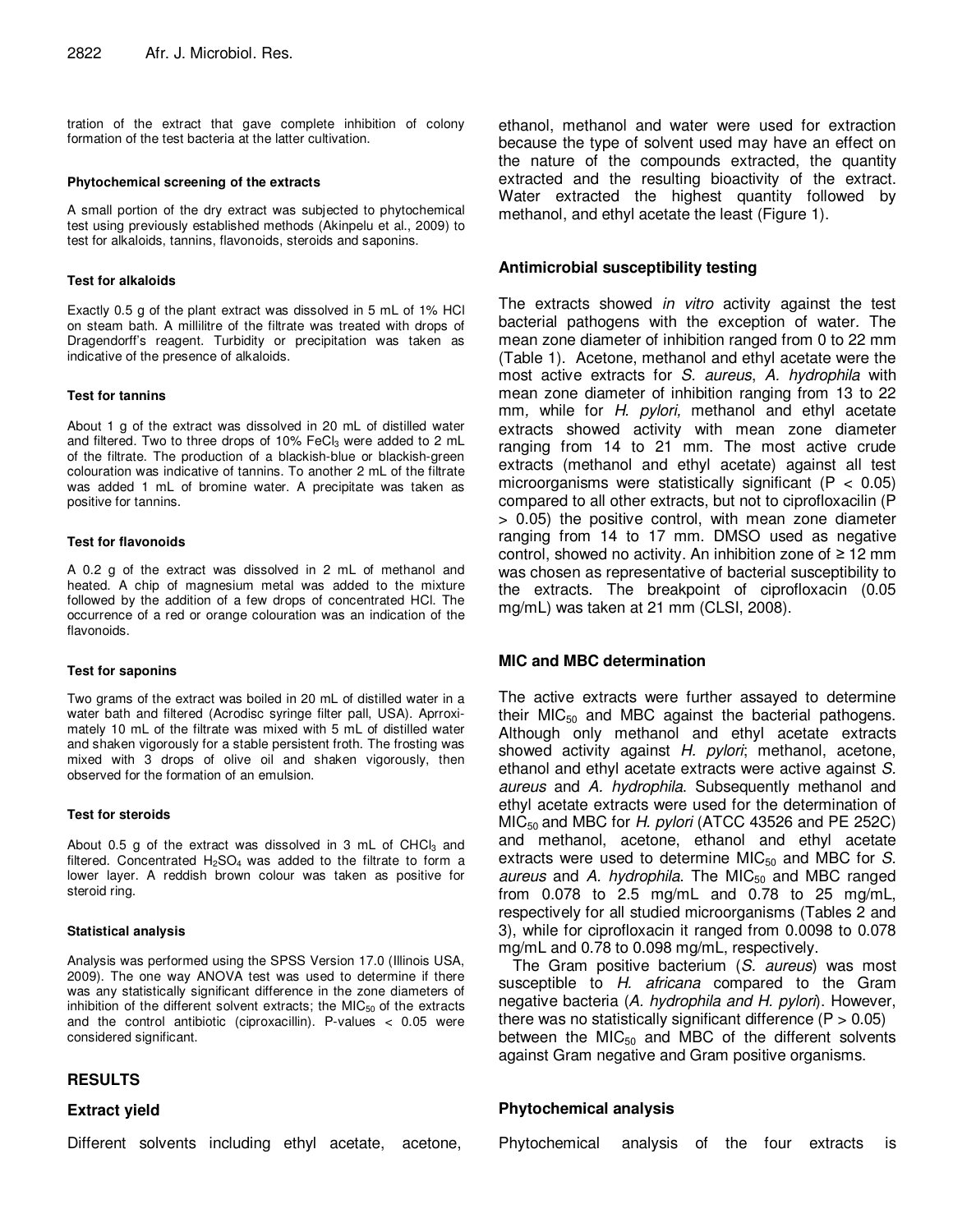

Figure 1. Quantity (grams) of H. africana flower extracted with different solvents. X-axis shows the different solvents used for extraction and Y-axis shows quantity extracted in grams.

**Table 1**. Antibacterial activity of extracts of H.africana against selected bacterial pathogens.

|                 | Zone diameter at different concentration (mm)* |            |          |     |     |    |                  |        |               |            |                |                     |                    |          |          |        |            |
|-----------------|------------------------------------------------|------------|----------|-----|-----|----|------------------|--------|---------------|------------|----------------|---------------------|--------------------|----------|----------|--------|------------|
| <b>Methanol</b> |                                                |            | water    |     |     |    | Acetone<br>ma/mL |        | Ethyl acetate |            | <b>Ethanol</b> |                     | Cipro              |          |          |        |            |
| SBP             | 200                                            | 100        | 50       | 200 | 100 | 50 | 200              | 100    | 50            | 200        | 100            | 50                  | 200                | 100      | 50       | 0.025  | 0.0125     |
| S.a             | $17+2.1$                                       | $21 + 2.1$ | $22+2.$  | 0   |     |    | $20+0.7$         | 19±1.4 | $22 + 3.5$    | $16+0.$    | 18±0.7         | 19 <sub>±</sub> 0.7 | 14±1.4             | $16+1.4$ | $17+1.4$ | 17+0.7 | 17±0.7     |
| A.h             | $17+0.7$                                       | $16 + 0.7$ | 15±1.4   | 0   |     |    | 17+2.1           | 17±1.4 | 18±1.4        | $14 + 1.4$ | 13±1.4         | 15±0                | 13 <sub>±0.7</sub> | 16±1.4   | 14±0.7   | 17±1.4 | $17 + 1.4$ |
| H.p1            | $20 \pm 0.7$                                   | 16±1.4     | 15±1.4   | 0   |     |    |                  | 0      |               | 15±2.8     | 17+1.4         | 14±1.4              |                    |          |          | 14±1.4 | 14±1.4     |
| H.p2            | $17+2.1$                                       | $21 + 2.1$ | $18+0.7$ |     |     |    |                  | 0      |               | 16±0.      | 19±1.4         | 17±0.7              |                    |          |          | 15±0.7 | 15±0.7     |

SBP, selected bacterial pathogens; S.a, S. aureus; A.h, A. hydrophila; H.P1, H. pylori 43526; H.p2, H. pylori PE 252C; Cipro, ciprofloxacin; \*, experiment was repeated twice and zone of inhibition recorded as mean zone diameter ±SD. Sensitivity zone *≥* 12 mm.

**Table 2.** MIC<sub>50</sub> of different solvents extract of H. africana and the antibiotic against selected bacterial pathogens.

|                | <b>Extracts and Antibiotic (mg/mL)</b> |                |                |               |               |  |  |  |  |  |
|----------------|----------------------------------------|----------------|----------------|---------------|---------------|--|--|--|--|--|
| <b>SBP</b>     | <b>Methanol</b>                        | <b>Acetone</b> | <b>Ethanol</b> | Ethyl acetate | Ciproxacillin |  |  |  |  |  |
| S. aureus      | 0.625                                  | 0.156          | 0.156          | 0.078         | 0.0098        |  |  |  |  |  |
| A. hydrophila  | 0.3125                                 | 0.156          |                | 0.078         | 0.0098        |  |  |  |  |  |
| H. pylori43526 | 2.5                                    | ND             | ND             | 1.25          | 0.078         |  |  |  |  |  |
| H. pylori252C  | -                                      | ND             | ND             | 2.5           | 0.078         |  |  |  |  |  |

SBP, selected bacterial pathogens;  $-$ , MIC<sub>50</sub> values not within susceptible range; ND, not determined.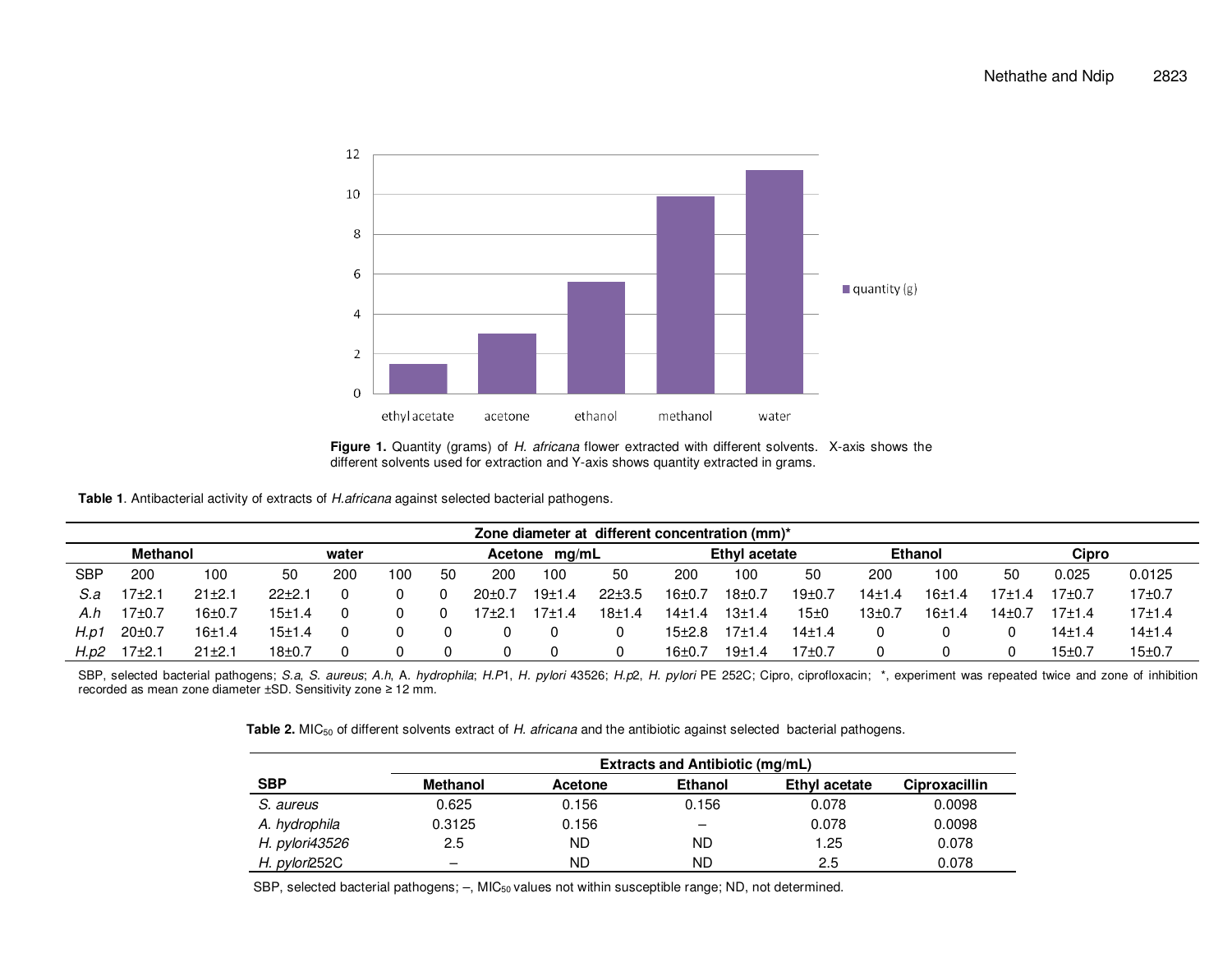|               | Extracts/ Antibiotic (mg/mL) |         |                |               |                      |  |  |  |  |
|---------------|------------------------------|---------|----------------|---------------|----------------------|--|--|--|--|
| <b>SBP</b>    | <b>Methanol</b>              | Acetone | <b>Ethanol</b> | Ethyl acetate | <b>Ciproxacillin</b> |  |  |  |  |
| S. aureus     | 6.25                         | 1.56    | 1.56           | 0.78          | 0.098                |  |  |  |  |
| A. hydrophila | 3.125                        | 1.56    |                | 3.125         | 0.098                |  |  |  |  |
| H.pylori43526 | 25                           |         |                | 12.5          | 0.78                 |  |  |  |  |
| H.pylori252C  | ND                           |         |                | <b>ND</b>     | 0.78                 |  |  |  |  |

**Table 3.** MBC (mg/mL) of different solvent extracts of H. africana and antibiotic against selected bacterial pathogens.

SBP, selected bacterial pathogens; –, MBC values not within susceptible range; ND, not determined.

**Table 4.** Phytochemical constituents of different solvent extracts of H.africana.

|                       | Solvent extracts |          |                |               |  |  |  |  |
|-----------------------|------------------|----------|----------------|---------------|--|--|--|--|
| <b>Phytochemicals</b> | <b>Methanol</b>  | Acetone  | <b>Ethanol</b> | Ethyl acetate |  |  |  |  |
| Alkaloids             | $^{+++}$         | $^{++}$  | $^{+++}$       | $^{++}$       |  |  |  |  |
| Saponins              | $^{+++}$         | $^{++}$  | $^{++}$        | $^{+++}$      |  |  |  |  |
| Tannins               | $^{+++}$         | $+++$    | $^{+++}$       | $^{++}$       |  |  |  |  |
| Flavonoids            | $^{+++}$         | $^{+++}$ | $^{+++}$       | $^{+++}$      |  |  |  |  |
| <b>Steroids</b>       | $^{+++}$         | $^{+++}$ | $^{+++}$       | $^{+++}$      |  |  |  |  |

+++, Present in large quantity; ++, Present in moderate quantity.

in Table 4. The results revealed the presence of the following secondary metabolites: alkaloids, saponins, tannins, steroids and flavonoids, based on colour, heamolysis, turbidity, layers, emulsification and precipitation following the reactions.

## **DISCUSSION**

The phytoconstituents of various plants have longed been known and their antimicrobial properties have been widely reported (Nostro et al., 2000; Roy et al., 2006). The antimicrobial activities of plant extracts have been linked to the presence of some bioactive compounds. These secondary metabolites also serve to protect the plants against bacterial, fungal and viral infections (De and Ifeoma, 2002; El-Mahmood and Amey, 2007). These bioactive compounds are known to work synergistically to produce various effects on human and animal subjects (Amagase, 2006). However, most reports on H. africana have focused mainly on the morphology of the plant, while information on its activity against hospital based pathogens is scanty (Bolin et al., 2009).

The extraction of active compounds from plant material and their activitiy depends on the type of solvent used in the extraction process (Parekh et al., 2005; Majhenic et al., 2007). In this study, it was observed that plant extractions with organic solvents provided stronger antibacterial activity than extraction with water. This study confirms the results of previous studies, which reported that water is not a suitable solvent for extraction of antibacterial compounds from medicinal plants compared to organic solvents, such as methanol (Karaman et al, 2003; Moniharapon and Hashinaga, 2004; Parekh et al, 2005; Majhenic et al, 2007).

S. aureus and A. hydrophila were the most susceptible organisms to all solvent extracts except water, with mean zone diameter of inhibition ranging from 13 to 22 mm. Moreover H. pylori (43526 and PE 252C) were only susceptible to methanol and ethyl acetate with mean zone diameter that ranged from 14 to 21 mm. This variation in activity may be due to the solvent used for extraction, e.g., methanol and ethanol are used for alkaloid extraction; acetone for flavonoids and steroids and ethanol may also be used for sterols, polyphenols, and tannins (Büssing, 1996). However, lack of activity demonstrated by water extracts in vitro against the organisms, does not necessarily imply that they would demonstrate weak activities in vivo.

In line with the findings of this study, another study had demonstrated very potent antibacterial activity of Hydnora abyssinica. In their study, Saadabi and Ayoub (2009) screened crude extracts of the family Hydnoraceae and reported potent antibacterial activity against common pathogenic Gram-negative and positive bacteria including Escherichia coli, Pseudomonas aeruginosa, Bacillus subtilis and Staphylococcus aureus.

In the present study,  $MIC_{50}$  and MBC recorded for H. africana against all studied microorganisms ranged from 0.078 to 2.5 mg/mL and 0.78 to 25 mg/mL, respectively.

However, the methanol extract showed no inhibition at  $MIC<sub>50</sub>$  against H. pylori PE 252C. The MIC results confirm earlier findings by Nariman et al. (2004) who documented MIC ranges of 0.0037 to 2 mg/mL. Also, MIC values of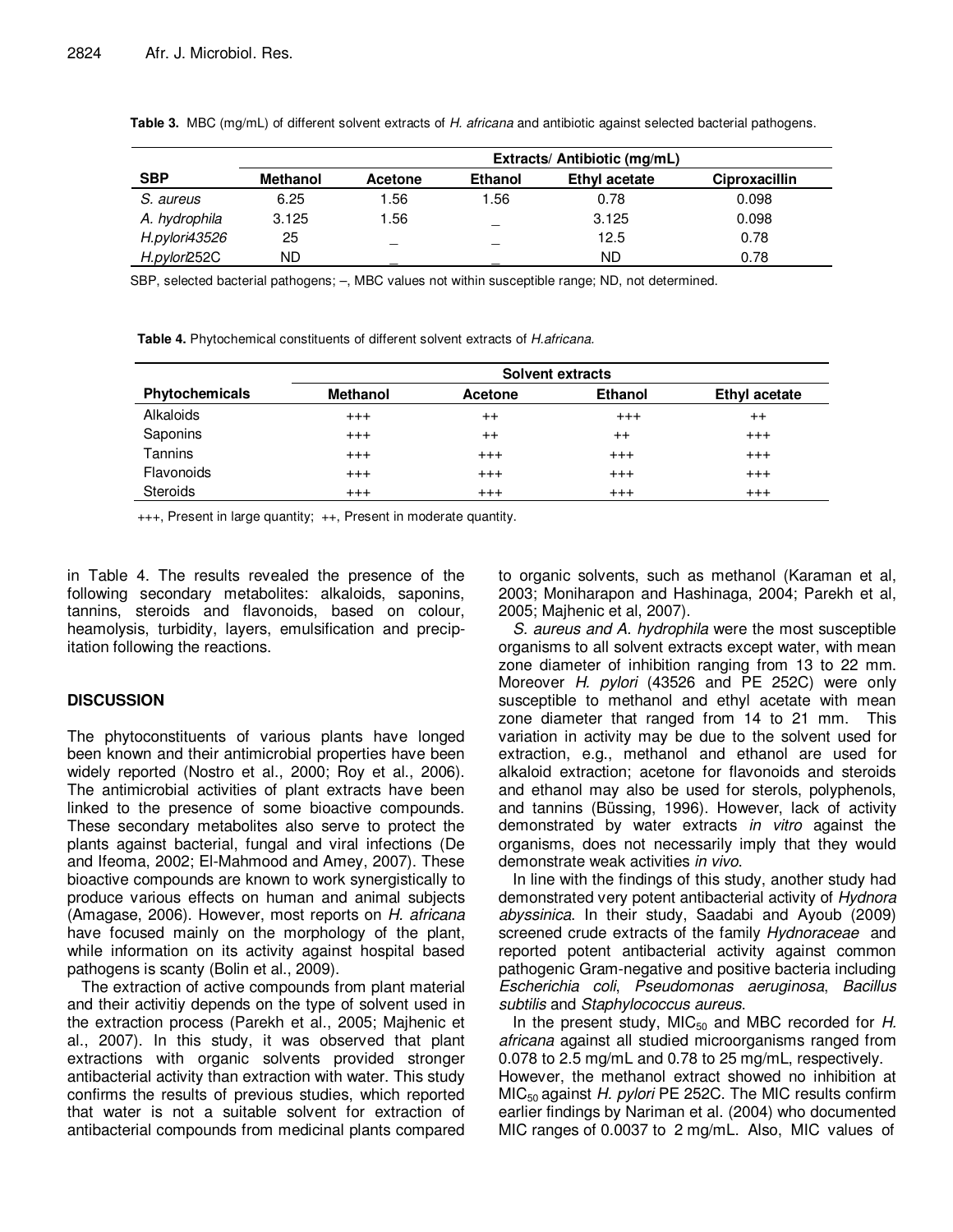0.0625 to 0.5 mg/mL have been documented for East African medicinal plants against similar bacterial pathogens (Fabry et al., 1996). A Gram positive bacterium (S. aureus) was most susceptible to H. africana compared to the Gram negative bacteria (A. hydrophila and H. pylori). Most plants extracts are active against Gram positive bacteria; this has been attributed to the fact that the cell wall of Gram positive bacteria is easier to penetrate than the Gram negative bacteria which contains an outer membrane with a lipopoly-sacharide layer which is impermeable to certain antibiotics and antibacterial compounds (Fennell et al., 2004).

Phytochemical analysis of the extracts of H. africana revealed the presence of alkaloids, saponins, tannins, flavonoids and steroids (Table 4). These phytochemical compounds are known to be biologically active and thus aid the antimicrobial activities of plants. Alkaloids were one of the phytochemical compounds identified in this study. Most common biological properties of alkaloids are toxic against cells of foreign organisms, anti-inflammatory, anti-asthmatic, and anti- anaphylactic properties (Ganguly and Sainis, 2001; Staerk et al., 2002) and may be responsible for the observed activity.

The presence of flavonoids in crude extract of H. africana is important since they have been reported to exhibit antimicrobial, anti-inflammatory, anti-angionic, analgesic, anti-allergic, cytostatic, antioxidant, antitrypanosomal and antileishmanial properties (Ferguson, 2001; Hodek et al., 2002). Flavonoids in human diet may reduce the risk of various cancers, coronary heart diseases as well as preventing menopausal symptoms (Xu et al., 2000; Hodek et al., 2002; Tasdemir et al., 2006). Saponins and tannins were also reported in this study. Saponins are responsible for numerous pharmacological properties and are known to produce inhibitory effects on inflammation (Estrada et al., 2000). Tannins exert antimicrobial activities by iron deprivation, hydrogen bonding or specific interactions with vital proteins such as enzymes in microbial cells (Njume et al., 2009). Herbs that have tannins are astringent in nature and are used for treating intestinal disorders such as diarrhoea and dysentery (Dharmananda, 2003). Motar et al. (1985) revealed the importance of tannins for the treatment of inflamed or ulcerated tissues. Tannins were observed to have remarkable activity in cancer prevention (Li et al., 2003). Steroidal compounds were also present in the crude extracts of H. africana; they have drawn much interest in pharmacy due to their relationship with such compounds as sex hormones (Okwu, 2001). The findings of our study demonstrated the *in vitro* activities of the crude extracts of H. africana and provide preliminary evidence for the use of this plant in traditional medicine. This plant may provide new lead molecules, which could become starting materials for the synthesis of new drugs. Further study using bioassay-guided fractionation is necessary to isolate and characterize active compounds of the plant.

## **ACKNOWLEDGEMENTS**

The authors are grateful to the National Research Foundation, South Africa (grant reference CSUR2008052900010), and the Govan Mbeki Research and Development Centre, University of Fort Hare, South Africa for funding this study. They are also grateful to Dr Samie A and Mr. Tshikhawe P for technical assistance.

#### **REFERENCES**

- Akinpelu DA, Olayinka AA, Okoh AI (2009). The bioactive potentials of two medicinal plants commonly used as folklore remedies among some tribes in West Africa. Afr.. J. Biotechnol., 8: 1660-1664.
- Amagase H (2006). Clarifying the real bioactive constituents of garlic. J. Nutr., 136: 716-725.
- Asfaw D, Abebe D, Urga K (1999). Traditional medicine in Ethiopia: perspectives and developmental efforts. J. Ethiop. Med. Practice, 1(2): 114-17.
- Banfi E, Scialino G, Monti-Bragadin C (2003). Development of a microdilution method to evaluate Mycobacterium tuberculosis drug susceptibility. J. Antimicrob. Chemother., 52: 796e800
- Bolin JFEM., Musselman LJ (2009). Pollination Biology of Hydnora africana Thunb. (Hydnoraceae) in Namibia: Brood\_Site Mimicry with Insect Imprisonment. Int. J. Plant Sci., 170(2): 157–163.
- Büssing A (1996). Induction of apoptosis by the mistletoe lectins: A review on the mechanisms of cytotoxicity mediated by Viscum album L. Apoptosis, 1: 25-32
- Cheesbrough M (1982). Medical laboratory Manual for tropical countries. Microbiology English language book service (ELBS), 11: 283-378.
- Clinical Laboratory Standards Institute (2008). Performance standards for antimicrobial susceptibility testing; disc diffusion supplemental tables. 28: M100–518, Wayne, PA.
- Cosgrove SE, Vigliani GA, Campion M (2009). Initial low-dose gentamicin for Staphylococcus aureus bacteremia and endocarditis is nephrotoxic. Clin. Infect. Dis., 48(6): 713-731.
- Cowan ST, Steel KJ (2004). In' Manual for identification of Medical Bacteria. 3rd Edition Cambridge pp. 146-157.
- Dastouri MR, Fakhirnzadeh K, Shayeg J, Dolgari-Sharaf J, Valilou MR, Maheri-Sis N (2008). Evaulating antibacterial activity of the Iranian honey through MIC methanol on some dermal and intestinal pathogenic bacteria. J. Ani. Vet. Adv., 7(4): 409-412.
- De N, Ifeoma E (2002). Antimicrobial effects of components of the bark extracts of neem (Azadirachta indica A. Juss). Technol. Dev., 8: 23-26.
- Dharmananda S (2003). Gallnuts and the uses of Tannins in Chinese Medicine. In: Proceedings of institute for Traditional Medicine, Portland, Oregon pp. 89-105.
- Duraipandiyan V, Ayyanar M, Ignacimuthu S (2006). Antimicrobial activity of some ethnomedicinal plants used by Paliyar tribe fromTamil Nadu, India. BMC Comple. Alter Med., 6: 35-41.
- El-Mahmood AM, Amey JM (2007). In vitro antibacterial activity of Parkia biglobosa (Jacq) root bark extract against some microorganisms associated with urinary infections. Afr. J. Biotechnol., 6(11): 1272-1275.
- Estrada A, Katselis GS, Laarveid B, Barl B (2000). Isolation and evaluation of immunological adjuvant activities of saponins from Polygaja senega L. Comparative immunology. Microbiol. Infect. Dis., 23: 27-43.
- Fabry W, Okemo P, Ansorg R (1996). Activity of East African medicinal plants against Helicobacter pylori. Chemother, 42: 315-317.
- Fennell CW, Lindsey KL, McGaw LJ, Sparg SG, Stafford, G.I., Elgorashi, E.E., Grace, O.M.,van Staden, J. (2004). Assessing African medicinal plants for efficacy and safety: pharmacological screening and toxicology. J. Ethnopharmacol., 94: 205–217.
- Ferguson LR (2001). Role of plant polyphenols in genomic stability. Mut Res., 475: 89-111.